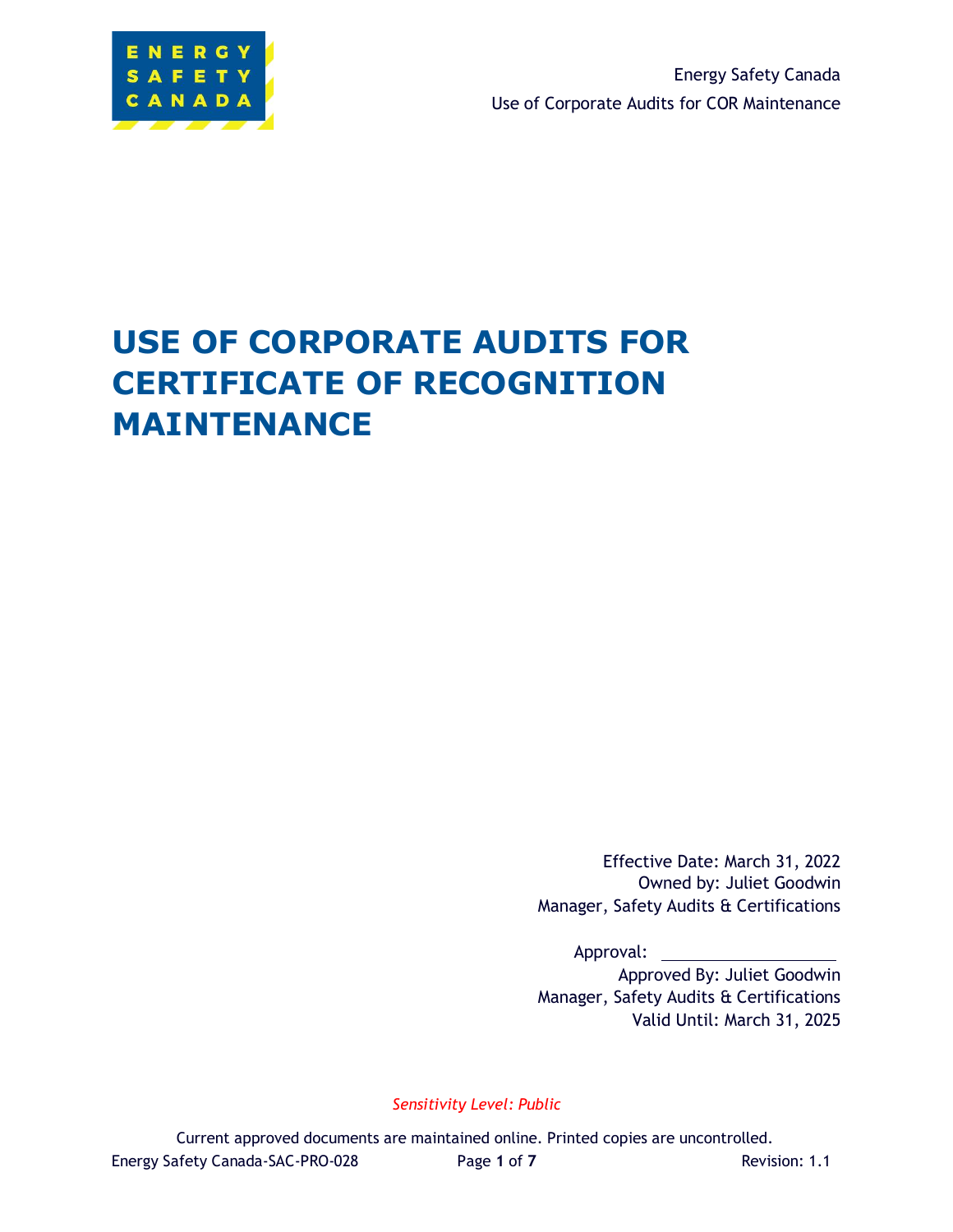

### **SUMMARY OF CHANGES**

This Summary shows:

- All changes from last approved and published document
- The location within the document where the changes have been made

| <b>Version</b> | Date                | Author(s)     | <b>Revision Notes</b>                                                                                                                                                                                                     |
|----------------|---------------------|---------------|---------------------------------------------------------------------------------------------------------------------------------------------------------------------------------------------------------------------------|
| 1.0            | January 15,<br>2019 | Melissa Mass  | This is the first revision of the<br>Use of Corporate Audits for COR<br>Maintenance. This revision brings<br>the Procedure template into<br>alignment with the templates<br>used by the Governing Documents<br>Framework. |
| 1.1            | March 31,<br>2022   | Carol Hockley | <b>Annual Review</b>                                                                                                                                                                                                      |

Requirements changed in the new revision will be identified with a revision triangle beside it.

### **SUMMARY OF REVIEWERS**

The following people were involved in the review of this Procedure.

| <b>Name</b>           | <b>Position</b>                           |
|-----------------------|-------------------------------------------|
| <b>Juliet Goodwin</b> | Manager, Safety Audits and Certifications |
| Justin Degagne        | Program Manager, Training                 |
| <b>SA&amp;C Team</b>  | Subject Matter Experts (SME)              |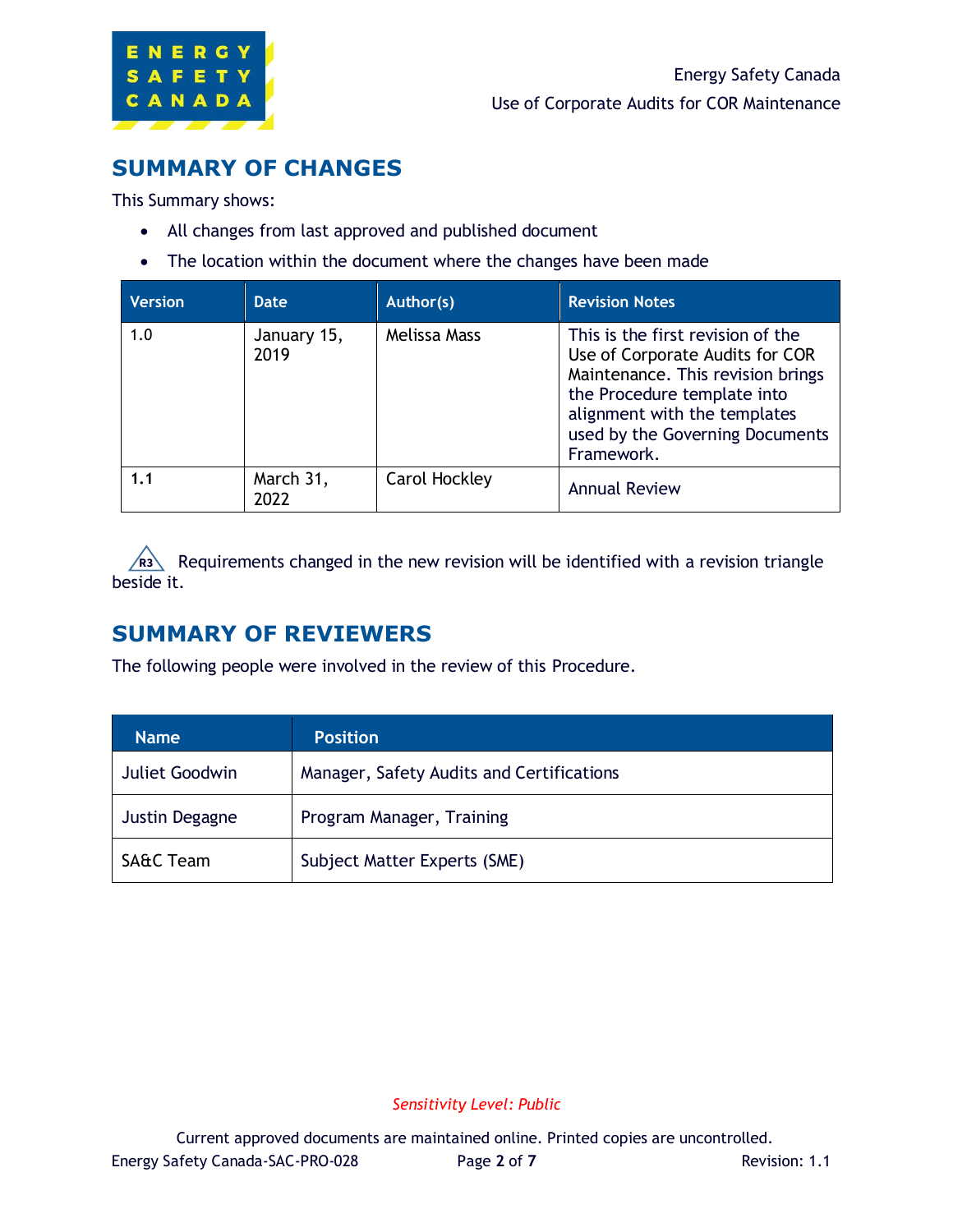

### **TABLE OF CONTENTS**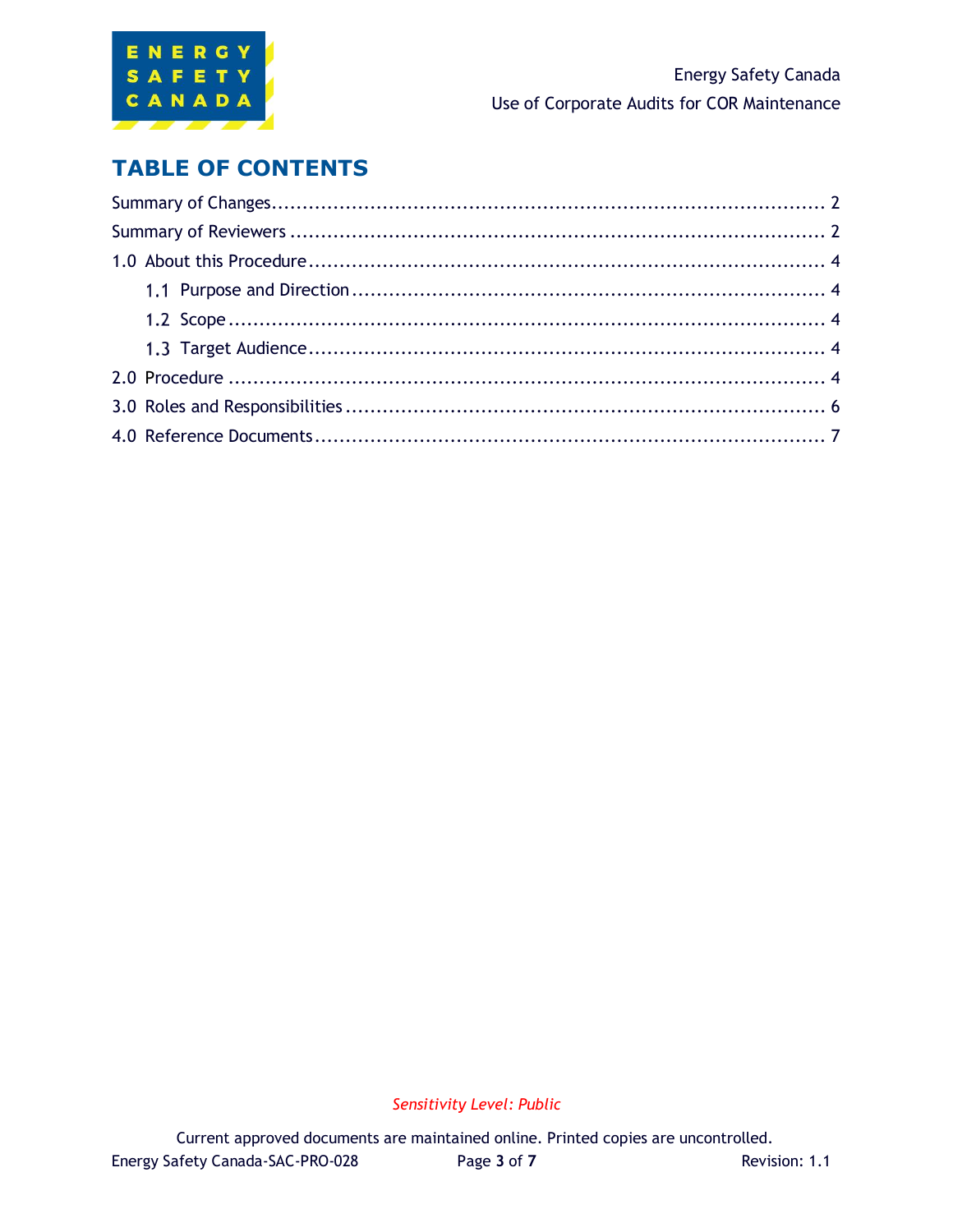

### **1.0 ABOUT THIS PROCEDURE**

#### $1.1$ **Purpose and Direction**

It is recognized that very large organizations may have developed their own corporate health and safety audit instruments, customized to evaluate their specific health and safety management system. To provide employers with additional options for Certificate of Recognition (COR) maintenance and to reduce the amount of auditing required by these employers, this procedure allows employer corporate audits to be used for COR maintenance if pre-approved by Energy Safety Canada and the applicable governing body.

Energy Safety Canada will track the recertification audit results of employers that use corporate audits as a maintenance option.<sup>1</sup>

#### $1.2$ **Scope**

COR-holders may be eligible to use their corporate Occupational Health and Safety audit for maintaining their COR Certificate, if pre-approved by Energy Safety Canada and the applicable governing body.

#### $1.3$ **Target Audience**

The target audience for this document is all Energy Safety Canada personnel in any work location. This includes Employers and Auditors.

### **2.0 PROCEDURE**

- 2.1 Maintenance audit equivalencies may be granted for corporate Occupational Health and Safety Audits developed and maintained by large employers (over 400 employees), if approved by Energy Safety Canada and the governing body. Franchise operators associated with a large corporation may also apply for use of this option if the corporation's audit is approved.
- 2.2 Energy Safety Canada must pre-approve use of this option for each participation year. Requests for use of this option must be signed by senior management.
	- The employer's current COR must be in good standing and have been active for a minimum of four consecutive years
	- The corporate audit process must have been in place and actively used by the employer for a minimum of 3 years
	- The employer must have achieved a minimum score of 90% overall on their last recertification audit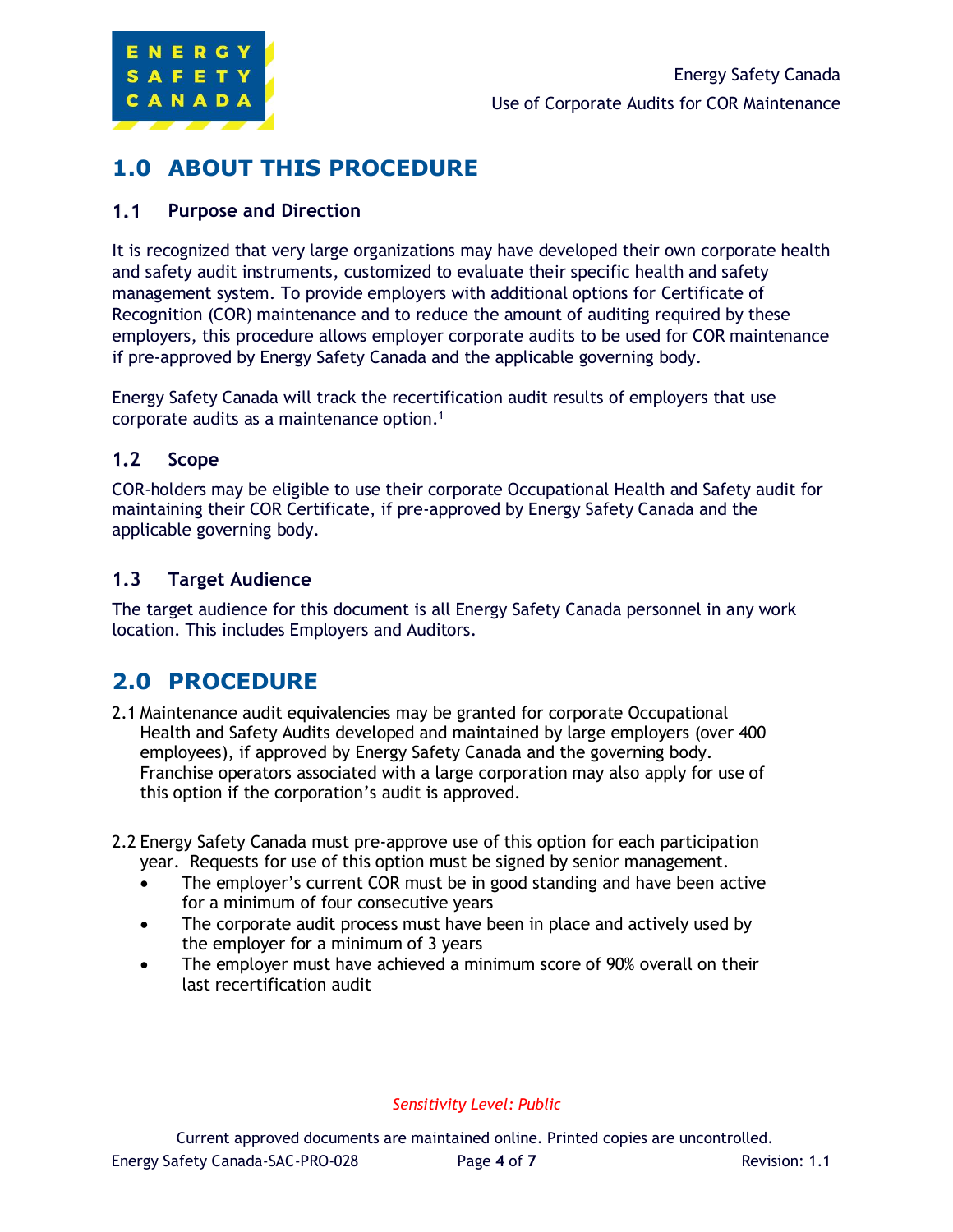

- The corporate audit document to be used must have been approved by Energy Safety Canada and the governing body. Any changes made to a document that was formerly approved will require re-review and re-approval before it can be used again
- The audit scope must be representative of the account/industry code(s) covered by the COR being maintained and must include the head office
- 2.3 To be approved, the corporate audit document must be submitted to Energy Safety Canada no later than June 30 of the maintenance year. Audit documents must:
	- Be relevant to occupational health and safety systems
	- Contain at least 80% of the content criteria identified from the AB Partnerships Audit Standard<sup>2</sup>, and a minimum of 50% of the content specified for each element. Content weightings required for an audit to be approved do not have to be met
	- Check for ongoing maintenance of the employer's occupational health and safety management system
	- Utilize all three data gathering techniques required by Partnerships: documentation review, interviews of all levels, and work site observations. There is no established requirement for the minimum or maximum use of specific validation techniques
- 2.4 Corporate audits will typically be expected to follow the timeline requirements for regular maintenance audits.<sup>3</sup> The audit date of record for the Corporate Audit will be the last date of on-site information gathering activities.
- 2.5 Auditors must be Energy Safety Canada certified, or certified by a national/international body acceptable to the governing body and Energy Safety Canada.
- 2.6 Quality assurance review by Energy Safety Canada requires verification of criteria specific to this maintenance process. This includes:
	- The lead auditor is pre-approved by Energy Safety Canada
	- All auditors met training and certificate requirements for use of the employer's audit instrument
	- The audit was conducted within the timelines allowed
	- The audit scope is sufficient to maintain the employer's COR
	- The final audit submission is complete, and the report reflects the state of the employer's occupational health and safety management system for the maintenance period
	- Includes an action plan for corrective actions identified by the audit
	- Results of the corporate audit were reviewed and approved by the corporate occupational health and safety department
	- *Sensitivity Level: Public* • The results were signed-off by the operation's senior management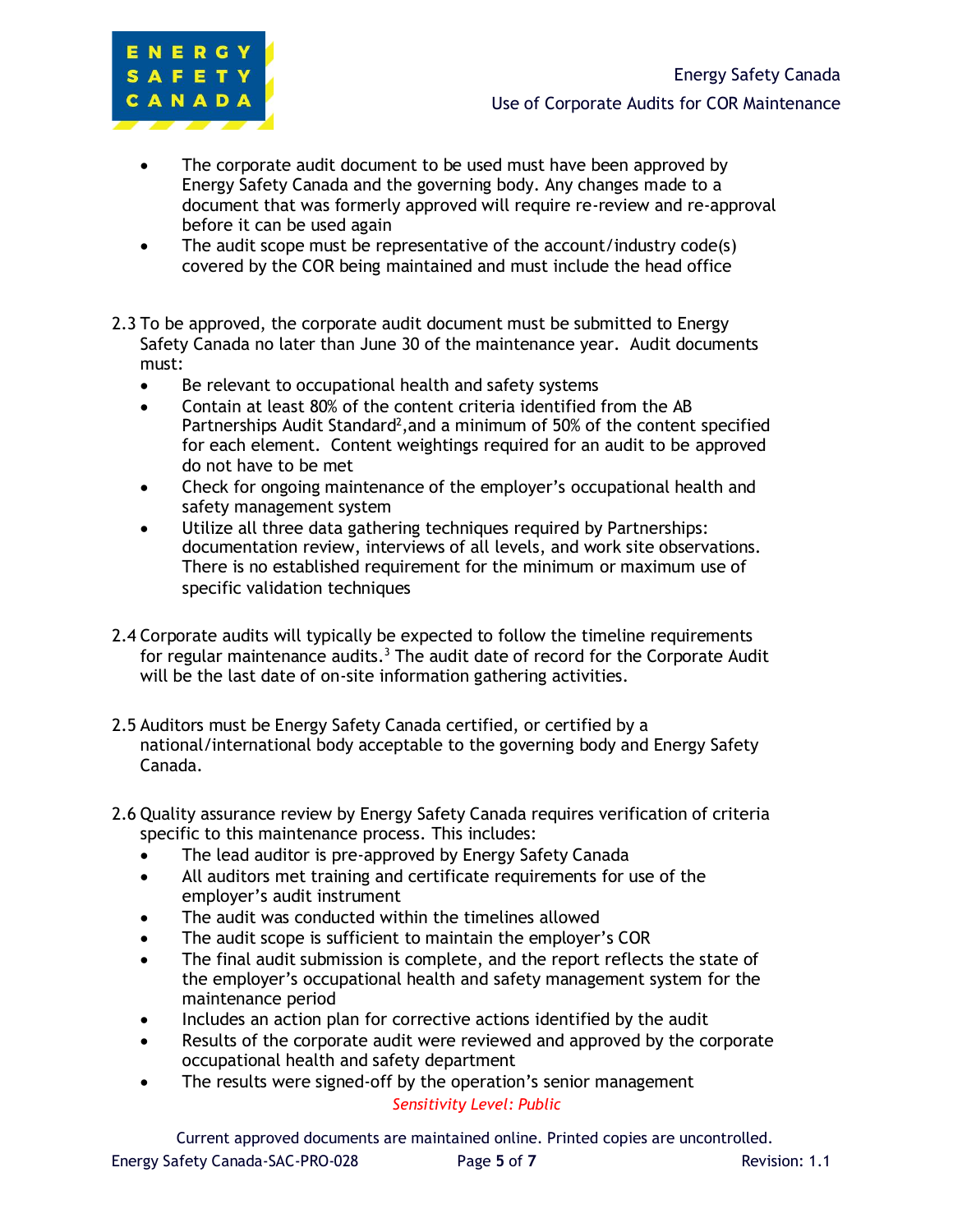

- 2.7 Corporate health and safety audits which are not focused on health and safety management systems may be acceptable for maintaining the employer's COR under the following conditions:
	- The employer's application must include all criteria specified in Section 2.1 and 2.2, and these criteria must be approved by the Energy Safety Canada before submitting the application to the appropriate governing body.
	- The employer's application must include a copy of the proposed audit instrument complete with all auditing guidelines/instructions and supporting documents
	- The employer must provide a complete explanation of what the corporate audit covers, and how it supports the employer's health and safety management system
	- The employer must provide rationale to explain why the employer's proposed corporate audit should be accepted to meet COR maintenance requirements
	- Energy Safety Canada will make the sole decision as to whether to accept the employer's corporate audit for COR maintenance and for how many maintenance years this process could be used

## **3.0 ROLES AND RESPONSIBILITIES**

| <b>Employer</b>         | Applies to Energy Safety Canada, no later than June 30 of the<br>calendar year, to use their corporate audit for COR maintenance<br>for the current year in advance of registering their audit<br>• Provides the necessary documentation, including a completed<br>application that demonstrates full compliance with this procedure                                                                                                                                                                                                        |
|-------------------------|---------------------------------------------------------------------------------------------------------------------------------------------------------------------------------------------------------------------------------------------------------------------------------------------------------------------------------------------------------------------------------------------------------------------------------------------------------------------------------------------------------------------------------------------|
| Energy Safety<br>Canada | Reviews the application and supporting documentation to ensure<br>compliance with the above procedure<br>If required, Energy Safety Canada forwards approved applications<br>and all supporting documentation to the applicable governing<br>body for their approval<br>Energy Safety Canada communicates its decision, or the decision<br>reached in consultation with the relevant governing body, to the<br>employer<br>If approved, Energy Safety Canada maintains a copy of the<br>employer's application and supporting documentation |